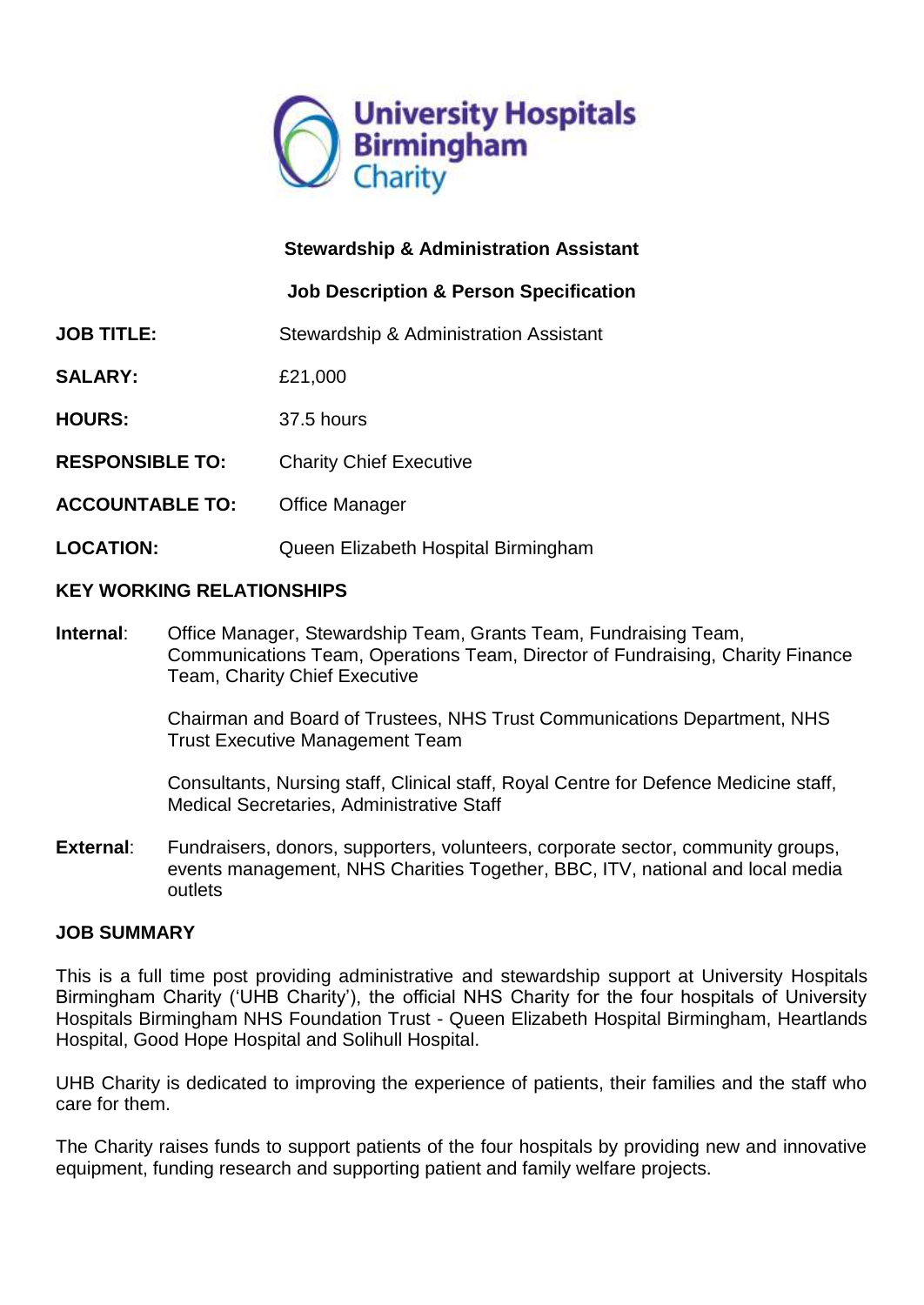The Queen Elizabeth Hospital Birmingham in particular has a world class reputation, and specialises in cancer treatment, organ transplantations and trauma care. It is also home of the Royal Centre for Defence Medicine, where the UK's military patients are treated.

Heartlands Hospital has a specialist neo-natal unit and very busy children's and maternity units.

Good Hope Hospital and Solihull Hospital serve the towns of Sutton Coldfield and Solihull.

This post is based at Queen Elizabeth Hospital Birmingham.

The Stewardship & Administration Assistant will work closely with other members of the hospital charity, in particular the Office Manager and Stewardship Officer, providing administrative and stewardship support across the four hospitals and the Charity overall.

Working as part of a team the post holder will have specific responsibility for accurate data inputting of donations onto our Raisers Edge database, Gift Aid claims, and correspondence with donors and fundraisers by letter, email and over the telephone.

The post holder will also support events put on by the charity and its supporters, and will have the opportunity to learn about stewardship, fundraising and events. This role can involve evening and weekend work at charity events, but with the majority of work being carried out Monday to Friday in standard office hours.

This role would suit someone looking to gain experience working within a hospital charity, within fundraising, stewardship, or administration.

### **PRINCIPAL DUTIES**

- Providing stewardship and administrative support to the fundraising team with specific responsibility for accurate data inputting of donations, fundraising, Gift Aid claims and correspondence both written and verbal with donors and fundraisers.
- Being the first point of contact via telephone and email to fundraisers, donors and hospital staff, dealing with queries, accurately taking messages and sign posting where necessary.
- Accurately processing online payments and maintaining records.
- Assisting with the administration of the Charity lottery, including running of the weekly draw and sending out cheques to the winners in a timely manner.
- Typing and processing of correspondence, reports and other documents as requested with packages to include Microsoft Office i.e. Word, Excel Outlook, Access and PowerPoint, and our donor database.
- Photocopying, scanning and other administrative duties as required.
- Dealing with incoming and out-going post, ensuring that it is dealt with effectively, efficiently and promptly.
- Collecting donations from across the hospital and meeting donors and fundraisers who come to the hospital.
- Banking donations at the Cashiers office and/or Barclays Bank and issuing receipts.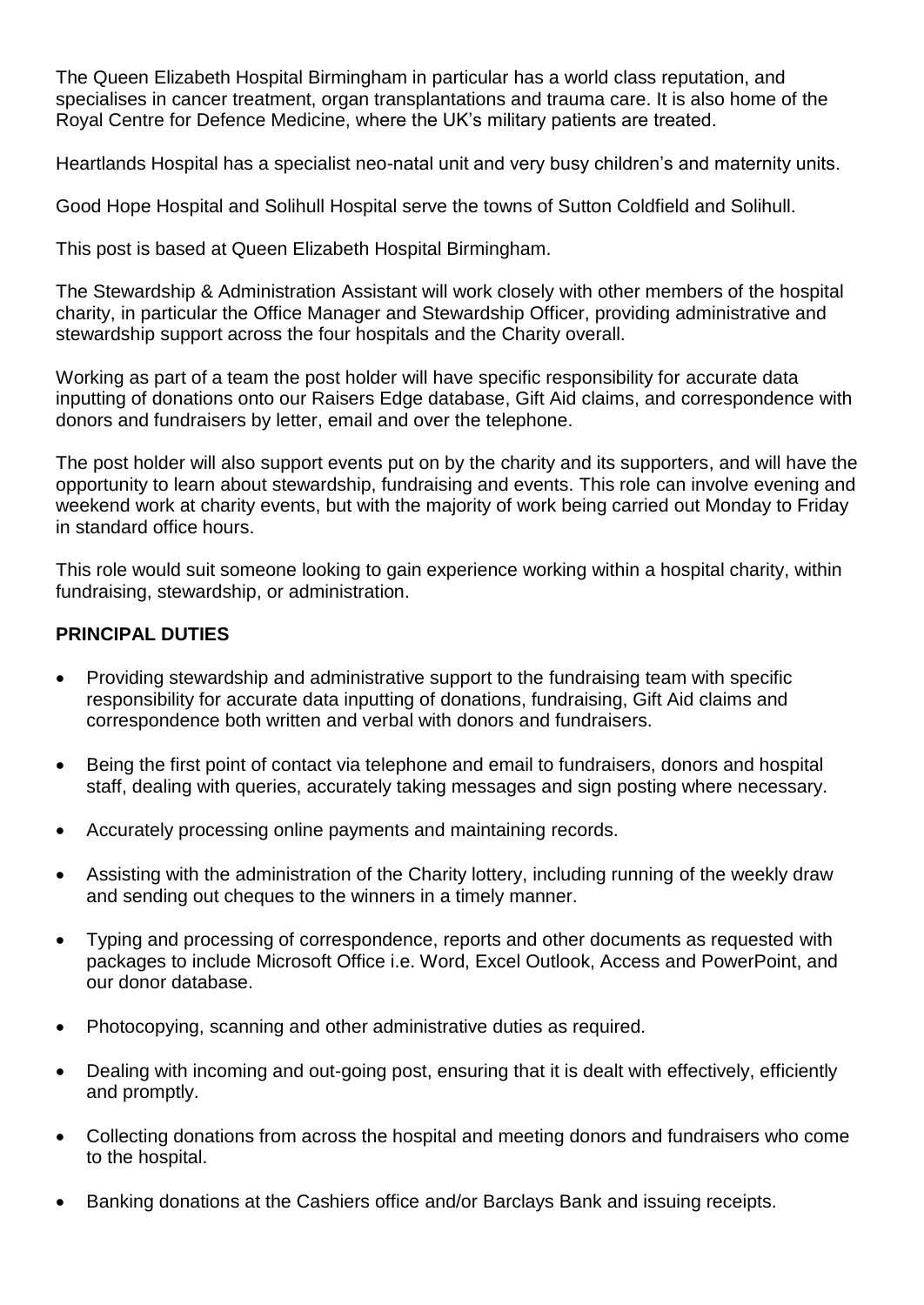- Supporting fundraising events put on by the charity and its supporters.
- Managing and prioritising unpredictable and frequently interrupted busy workload.
- To work with and deliver clear objectives and key performance indicators.
- To proactively contribute to the achievement of targets and the ongoing fundraising success of the Charity as a whole and to be a supportive, effective and collegiate team member.

## **COMMUNICATION**

- Relaying accurate and timely information to the Charity team, the Charity Chief Executive and Charity Trustees on a regular basis. Communicating with clinical and non clinical staff within the hospital. Communicating with donors and fundraisers.
- Dealing with enquiries from the general public, disseminating information and ensuring that the appropriate action is taken, whilst maintaining the Charity's policies and procedures.

### **ORGANISATIONAL RESPONSIBILITIES**

- Maintaining donor management systems. Accurate data inputting of donations, fundraising, Gift Aid declarations, lottery payments, thank you letters and general archiving, production and upkeep of databases.
- Recording fundraising activity for other members of the team, including amounts raised and events attended.
- Monitoring and managing stock levels of fundraising materials.

### **PROFESSIONAL RESPONSIBILITIES**

- Ability to present oneself in a professional manner as a representative of the hospital and the charity.
- To maintain confidentiality in all aspects of duty including fundraiser and donor data.
- To assist in maintaining accurate records and to complete and return as requested statistical data.
- To maintain an accurate effective database, recording essential information and providing statistical data in accordance with guidelines and policy using Raiser's Edge, Microsoft Office, Word and Access.

### **MISCELLANEOUS**

- To represent the Charity in a variety of different contexts and to a variety of different audiences.
- To ensure that a positive image of the hospital and the Charity is projected at all times.
- To hold a flexible approach to working hours (the role will require the post holder to work evenings and weekends as necessary).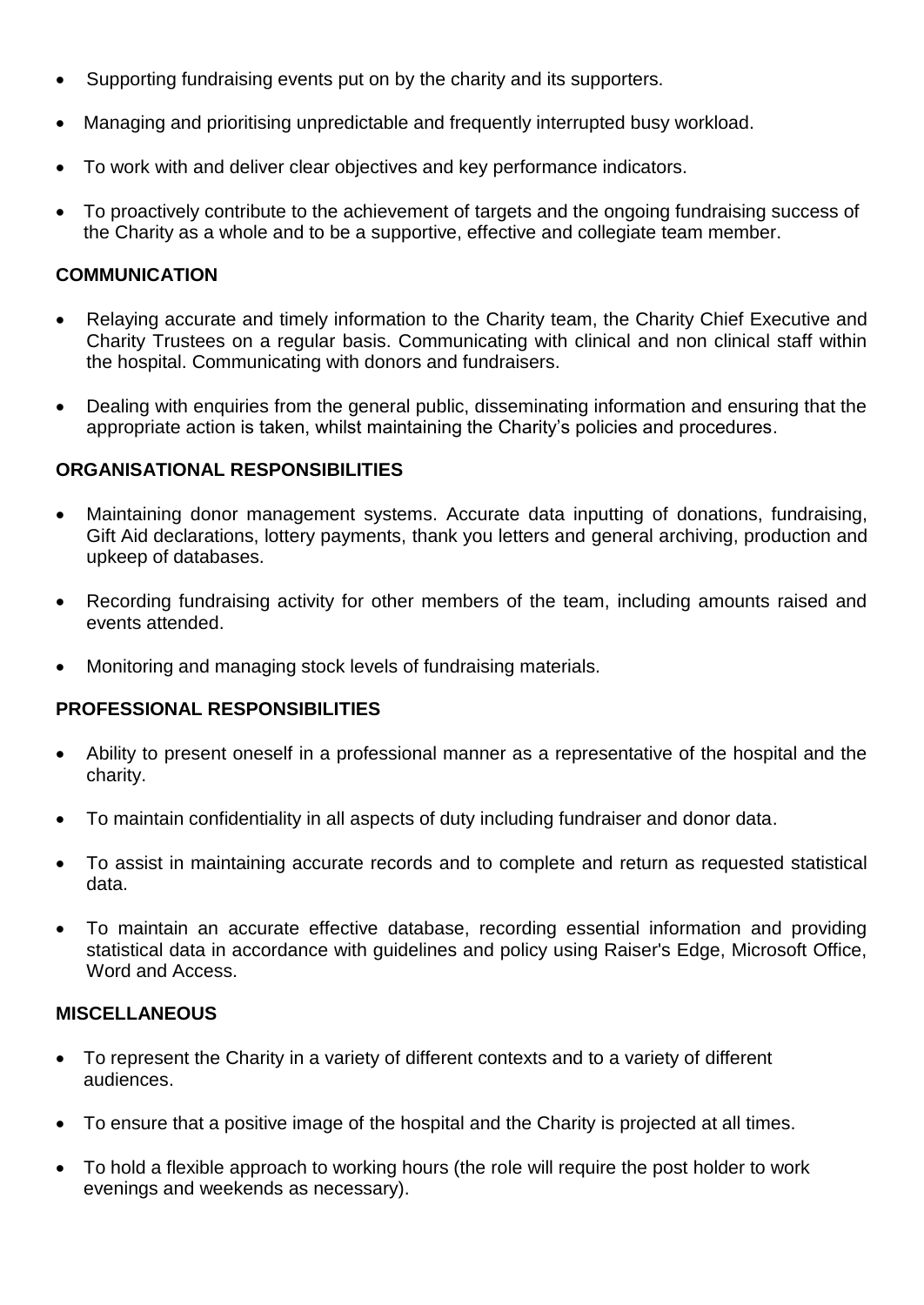- To hold a flexible approach to work when asked to take on other fundraising or admin duties when the team needs to cover holidays, or at times of workload pressure.
- To adopt a supportive and collegiate approach when working with the fundraising team and other colleagues within the hospital.

The Stewardship & Administration Assistant will also carry out other projects and duties as directed by the Office Manager and Charity Chief Executive.

#### **NOTES**:

This is not intended to be an exhaustive list of responsibilities but more an outline framework against which the post holder will be given flexibility to define the detail. Any changes will be the subject of consultation with the post holder.

All employees must adhere to and perpetuate Charity Policies and Procedures relating to:

- Health and Safety
- No Smoking at Work
- Equal Opportunities in Employment, including responsibilities under the Disability Discrimination Act.

Your attention is drawn to the confidential nature of information collected within the NHS. The unauthorised use or disclosure of patient or other personal information is a dismissible offence and in the case of computerised information could result in a prosecution for an offence or action for civil damages under the Data Protection Act 1984.

#### **Please note that employees are employed directly by the Charity and not the NHS.**

Employees of the Charity are eligible to join a defined contribution pension scheme, to which the Charity will contribute 8% of an employee's annual salary in addition to employee contributions.

Employees of the Charity are eligible for company sickness and maternity pay.

Employees of the Charity receive 27 days holiday per year in addition to bank holidays, with extra holiday entitlement after five years service.

The charity proactively encourages learning and development and all employees have a budget to undertake internal and external training as part of their annual appraisal process. We encourage staff to cycle to work and have shower and secure bike facilities available. Charity staff are also eligible for a number of retail and service discounts for NHS staff.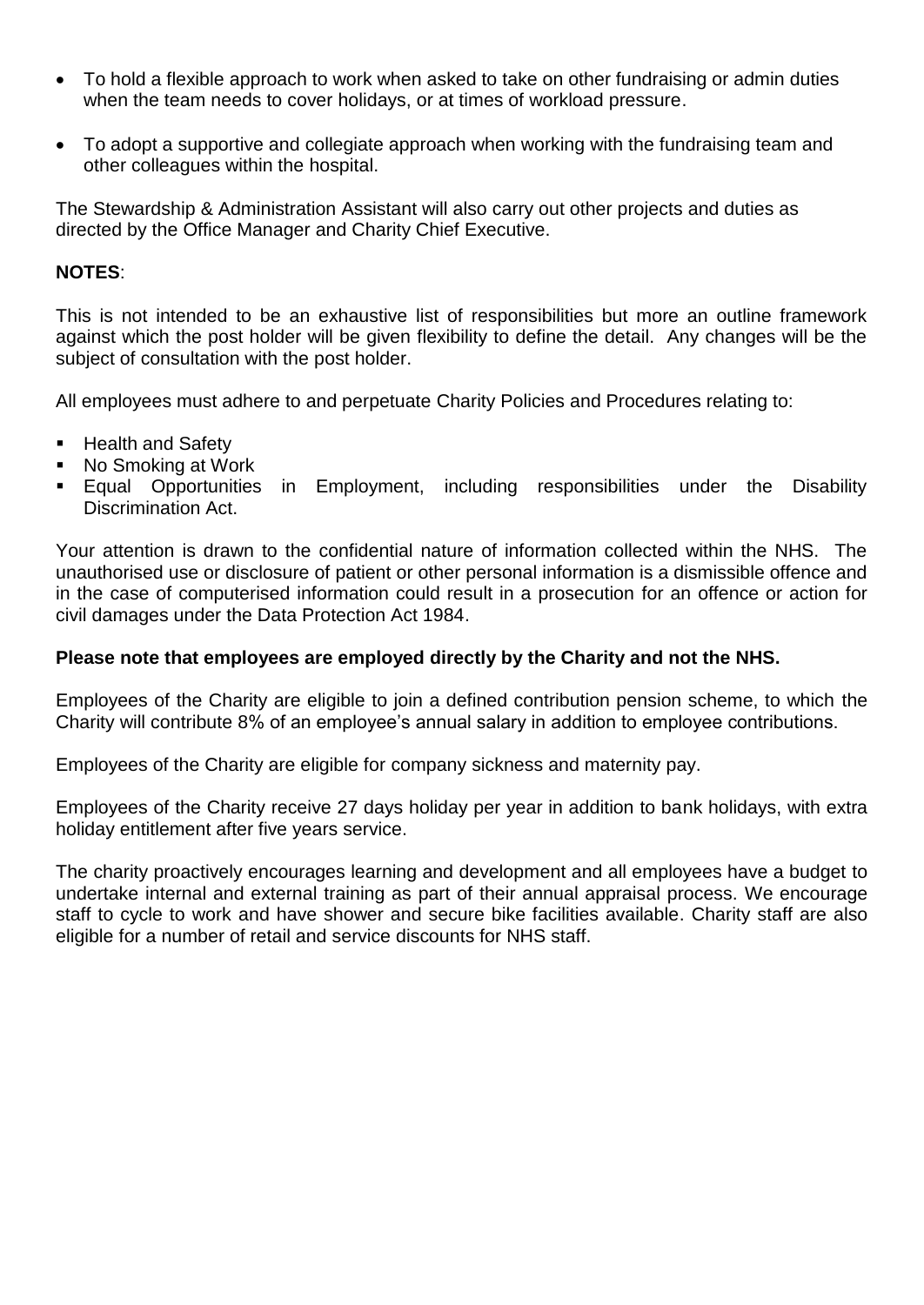

# **Stewardship & Administration Assistant**

#### **Person Specification**

| <b>Competence</b>                      | <b>Essential</b>                                                                                     | <b>Method of</b><br><b>Assessment</b> |
|----------------------------------------|------------------------------------------------------------------------------------------------------|---------------------------------------|
| <b>Education and</b><br>qualifications | <b>GCSE English Language or equivalent</b>                                                           | Application                           |
|                                        | <b>GCSE Mathematics or equivalent</b>                                                                | Application                           |
|                                        | Experience of using Microsoft Office or<br>equivalent                                                | Application                           |
|                                        | <b>Desirable</b>                                                                                     |                                       |
|                                        | Advanced keyboard skills                                                                             | Application                           |
|                                        | Educated to degree level or equivalent                                                               | Application                           |
| Experience                             | Administration, preferably within an office<br>based environment                                     | Application/Interview                 |
|                                        | Desirable (one or more)                                                                              |                                       |
|                                        | Previous experience of working with senior<br>staff                                                  | Application/Interview                 |
|                                        | Experience of working with a charitable<br>organisation, whether in a paid role or as a<br>volunteer | Application/Interview                 |
|                                        | Experience of working with donors and<br>fundraisers                                                 | Application/Interview                 |
|                                        | Experience of basic diary management                                                                 | Application/Interview                 |
|                                        | Raiser's Edge or DonorFlex donor<br>database experience                                              | Application/Interview                 |
|                                        | Experience in fundraising and/or events<br>management                                                | Application/Interview                 |
|                                        | Experience of working and consulting with<br>patients and/or the public                              | Application/Interview                 |
|                                        |                                                                                                      |                                       |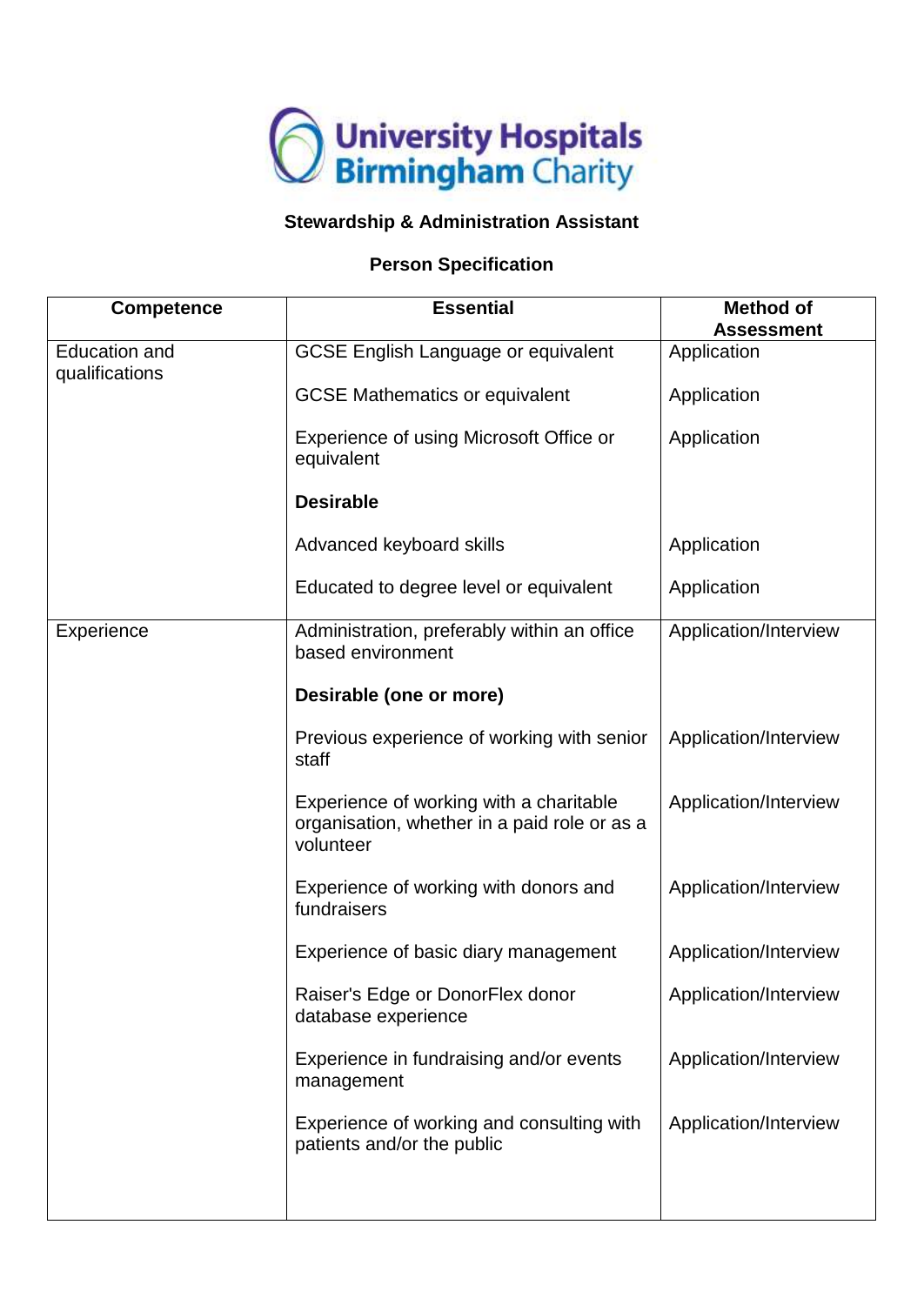| <b>Competence</b>        | <b>Essential</b>                                                                                                     | <b>Method of</b><br><b>Assessment</b> |
|--------------------------|----------------------------------------------------------------------------------------------------------------------|---------------------------------------|
| Skills/Knowledge/Ability | Excellent written skills with first class<br>spelling                                                                | Application/Interview                 |
|                          | Use of Microsoft Office including Word,<br>Excel, Access, Outlook, PowerPoint, along<br>with other software packages | Application/Interview                 |
|                          | Ability to produce accurately typed and<br>photocopied documents efficiently and to<br>high standard                 | Application/Interview                 |
|                          | Ability to ensure accurate data inputting<br>with a high attention to detail                                         | Application/Interview                 |
|                          | Clear and polite telephone manner                                                                                    | Application/Interview                 |
|                          | Ability to work independently and under<br>pressure, prioritising work to meet<br>deadlines                          | Application/Interview                 |
|                          | Ability to deal with heavy, unpredictable<br>workloads                                                               | Application/Interview                 |
|                          | Ability to set up and maintain<br>organisational systems and follow<br>processes                                     | Application/Interview                 |
|                          | Ability to work flexibly to meet the needs of<br>the charity                                                         | Application/Interview                 |
|                          | Problem solving                                                                                                      | Application/Interview                 |
|                          | Record keeping                                                                                                       | Application/Interview                 |
|                          | Ability to use own initiative and work<br>unsupervised                                                               | Application/Interview                 |
|                          | Non-judgemental attitude                                                                                             | Application/Interview                 |
|                          | Accepts responsibility for own decisions                                                                             | Application/Interview                 |
|                          | Ability to represent the Charity at events<br>and functions                                                          | Application/Interview                 |
|                          | Good interpersonal skills and ability to<br>influence people at all levels                                           | Application/Interview                 |
|                          | Understanding and respect for the<br>importance of patient confidentiality                                           | Application/Interview                 |
|                          |                                                                                                                      |                                       |